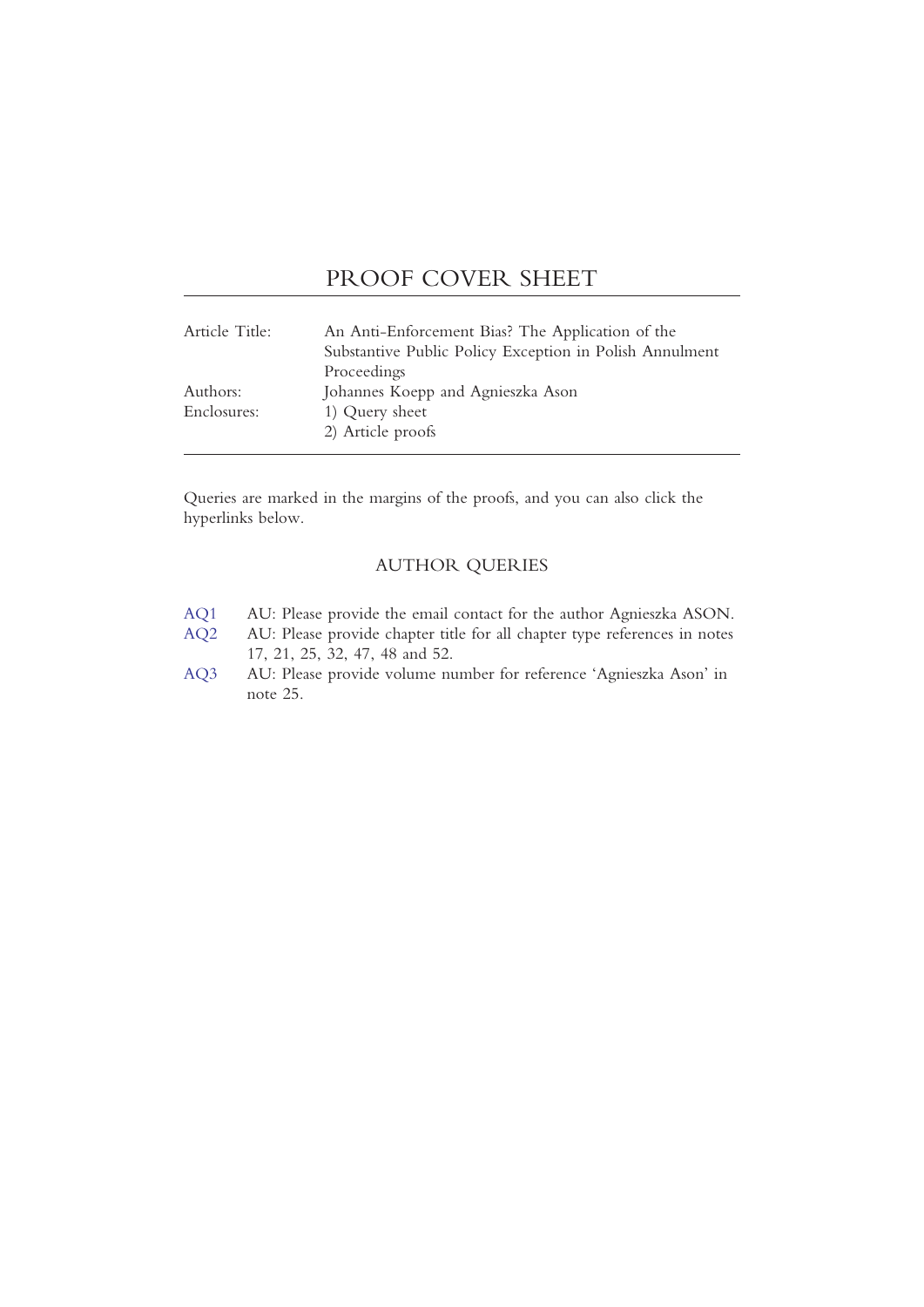# An Anti-Enforcement Bias? The Application of the Substantive Public Policy Exception in Polish Annulment Proceedings

Johannes KOEPP<sup>\*\*</sup> & Agnieszka Ason<sup>\*\*</sup>

This article examines how Polish courts have dealt with annulment applications based upon purported violations of substantive public policy and measures the Polish jurisprudence against the standards developed by the national courts in England, France, Switzerland and Germany. It identifies an anti-enforcement bias of the Polish courts which, in sharp contrast to their European counterparts, still favour an expansive interpretation of the public policy exception and have surprisingly little qualms in engaging in a thinly veiled merits review with unclear boundaries. The markedly interventionist approach of the Polish judiciary encourages annulment applications, which both ill-serves the arbitral process generally and undermines recent efforts to promote Poland as a desirable seat for international arbitration specifically.

A solution to these ills can only be found in a narrower interpretation of the substantive public policy exception, in harmony with the standards developed by the national courts in the major European arbitration centres.

#### 1 INTRODUCTION

Most national arbitration statutes permit the annulment of international arbitral awards if they violate public policy. Article 34(2)(b)(ii) of the UNCITRAL Model Law states that an award may be annulled if the relevant court finds that 'the award is in conflict with the public policy of this State'.<sup>1</sup> [The arbitration statutes of, inter alia, France,](#page-1-1)<sup>2</sup> [Germany,](#page-1-2)<sup>[3](#page-1-3)</sup>

<span id="page-1-0"></span>This article was first published in the Liber Amicorum for Prof. Wojciech Popiołek, Rozprawy z prawa prywatnego. Księga jubileuszowa dedykowana Profesorowi Wojciechowi Popiołkowi 938–950 (Maksymilian Pazdan et al. eds, Kluwer 2017).

AQ1 \*\* Partner in the London office of Baker Botts (UK) LLP. Agnieszka Ason is a Ph.D. Candidate at Freie Universität Berlin and a Guest Teacher at the London School of Economics. Email: Johannes.

<span id="page-1-1"></span>UNCITRAL Model Law on International Commercial Arbitration (1985), with amendments as adopted in 2006.

<span id="page-1-2"></span>French Code of Civil Procedure, Art. 1520(5): 'An award may only be set aside where ... recognition or enforcement of the award is contrary to international public policy.'

<span id="page-1-3"></span>German Code of Civil Procedure, Art.  $1059(2)(2)(b)$ : 'An arbitral award may be set aside only if ... the court finds that … the recognition or enforcement of the award leads to a result which is in conflict with public policy (ordre public).'

Koepp, Johannes & Ason, Agnieszka. 'An Anti-Enforcement Bias? The Application of the Substantive Public Policy Exception in Polish Annulment Proceedings'. Journal of International Arbitration 35, no. 2  $(2018) \cdot 1 - 15$ 

<sup>© 2018</sup> Kluwer Law International BV, The Netherlands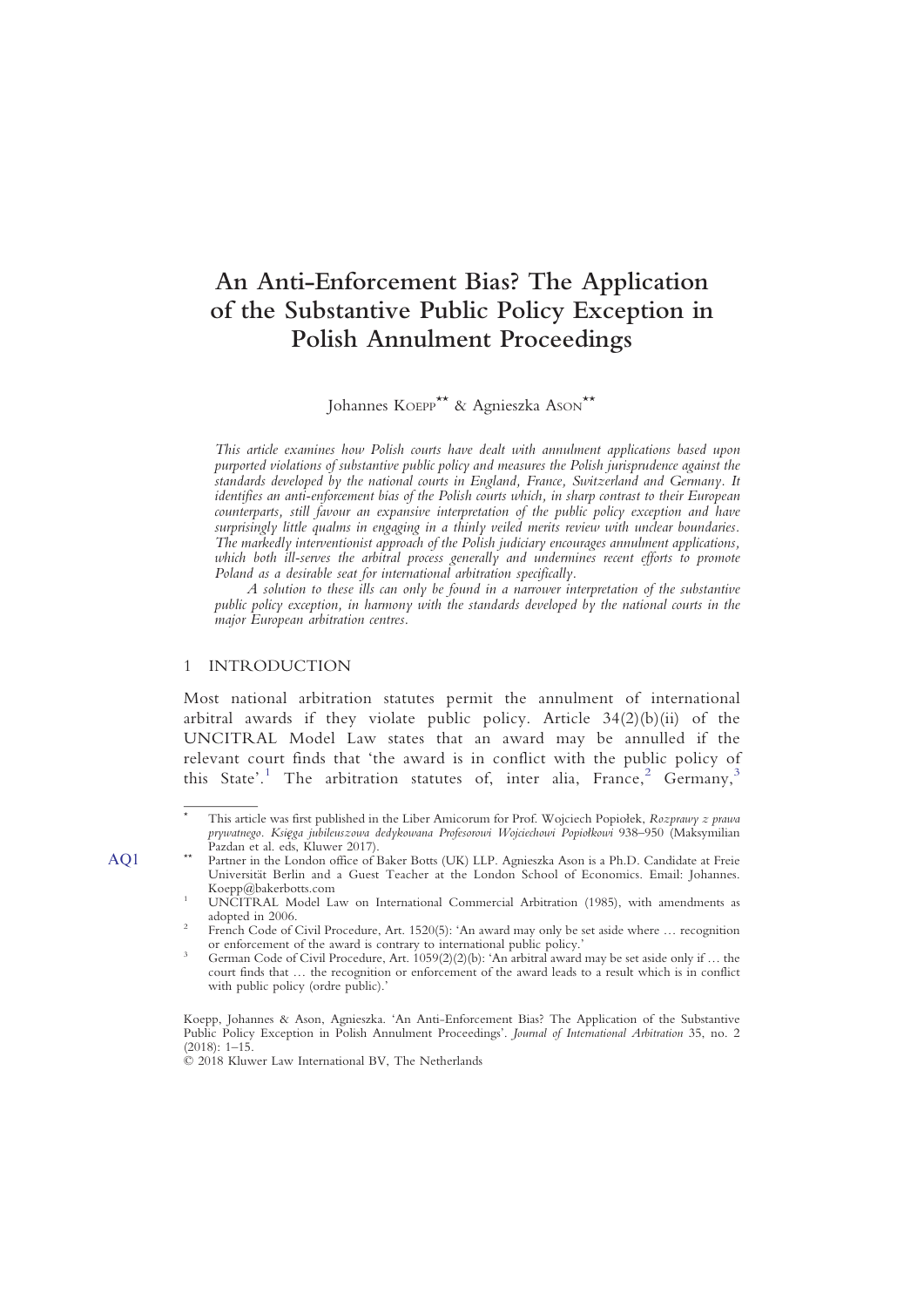Switzerland, $4$  [and England](#page-2-0) $5$  [contain provisions to the same effect. In jurisdic](#page-2-1)tions where the applicable arbitration statutes do not contain an express public policy exception, national courts have nevertheless found that the annulment of an arbitral award may be justified as 'a specific application of the more general doctrine, rooted in the common law, that a court may refuse to enforce contracts that violate law or public policy'.<sup>6</sup> This '[more general](#page-2-2) doctrine' is expressed in similar public policy exceptions in legal instruments dealing with [the](#page-2-3) recognition and enforcement of foreign judgments, $\bar{z}$  the recognition and enforcement of foreign arbitral awards,<sup>8</sup> [or choice-of-law](#page-2-4) questions.<sup>[9](#page-2-5)</sup>

Poland is no exception, falling within the category of jurisdictions with an express statutory provision to annul arbitral awards that violate the 'fundamental principles of the legal order of the Republic of Poland'.<sup>[10](#page-2-6)</sup>

The public policy exception includes procedural matters (i.e. awards that are annulled on account of the procedure pursuant to which they were rendered) and substantive matters (i.e. awards that are annulled on account of their contents). The purpose of this article is to analyse how Polish courts have dealt with annulment applications based upon purported violations of substantive public policy, and how the Polish judiciary's interpretation of the public policy exception in annulment actions fares from a comparative law perspective.

<span id="page-2-0"></span>Swiss Private International Law Act, Art.  $190(2)(e)$ : 'The award may only be annulled ... if the award is incompatible with public policy.'

<span id="page-2-1"></span>English Arbitration Act 1996, s.  $68(2)(g)$ : 'A party to arbitral proceedings may ... apply to the court challenging an award in the proceedings on the ground of serious irregularity [meaning, inter alia] the

<span id="page-2-2"></span>United Paperworkers Int'l Union v. Misco, Inc., 484 U.S. 29, 42 (U.S. S.Ct. 1987).<br>See e.g. Regulation (EU) 1215/2012 of 12 Dec. 2012 on jurisdiction and the recognition and

<span id="page-2-3"></span>enforcement of judgments in civil and commercial matters (recast), Art. 45(1)(a): 'On application of any interested party, the recognition of a judgment shall be refused: … if such recognition is manifestly contrary to public policy (ordre public) in the Member State addressed' and Art. 46: 'On the application of the person against whom enforcement is sought, the enforcement of a judgment shall

<span id="page-2-4"></span>be refused where one of the grounds referred to in Article 45 is found to exist.'<br>See e.g. United Nations Convention on the Recognition and Enforcement of Foreign Arbitral Awards (New York, 10 June 1958), Art. V(2)(b): 'Recognition and enforcement of an arbitral award may also be refused if the competent authority in the country where recognition and enforcement is sought finds that ... [t]he recognition or enforcement of the award would be contrary to the public policy of that country.'

<span id="page-2-5"></span>See e.g. Convention on the Law Applicable to Contractual Obligations (Rome, 19 June 1980), Art. 16: 'The application of a rule of the law of any country specified by this Convention may be refused only if such application is manifestly incompatible with the public policy ("ordre public") of the forum'; Regulation (EU) 593/2008 of 17 June 2008 on the law applicable to contractual obligations (Rome I), Art. 21: 'The application of a provision of the law of any country specified by this Regulation may be refused only if such application is manifestly incompatible with the public policy (ordre public) of the forum.'

<span id="page-2-6"></span>Polish Code of Civil Procedure, Art. 1206(2)(2): 'An arbitral award shall also be set aside if the court finds that … the arbitral award is contrary to fundamental principles of the legal order of the Republic of Poland (public order clause).'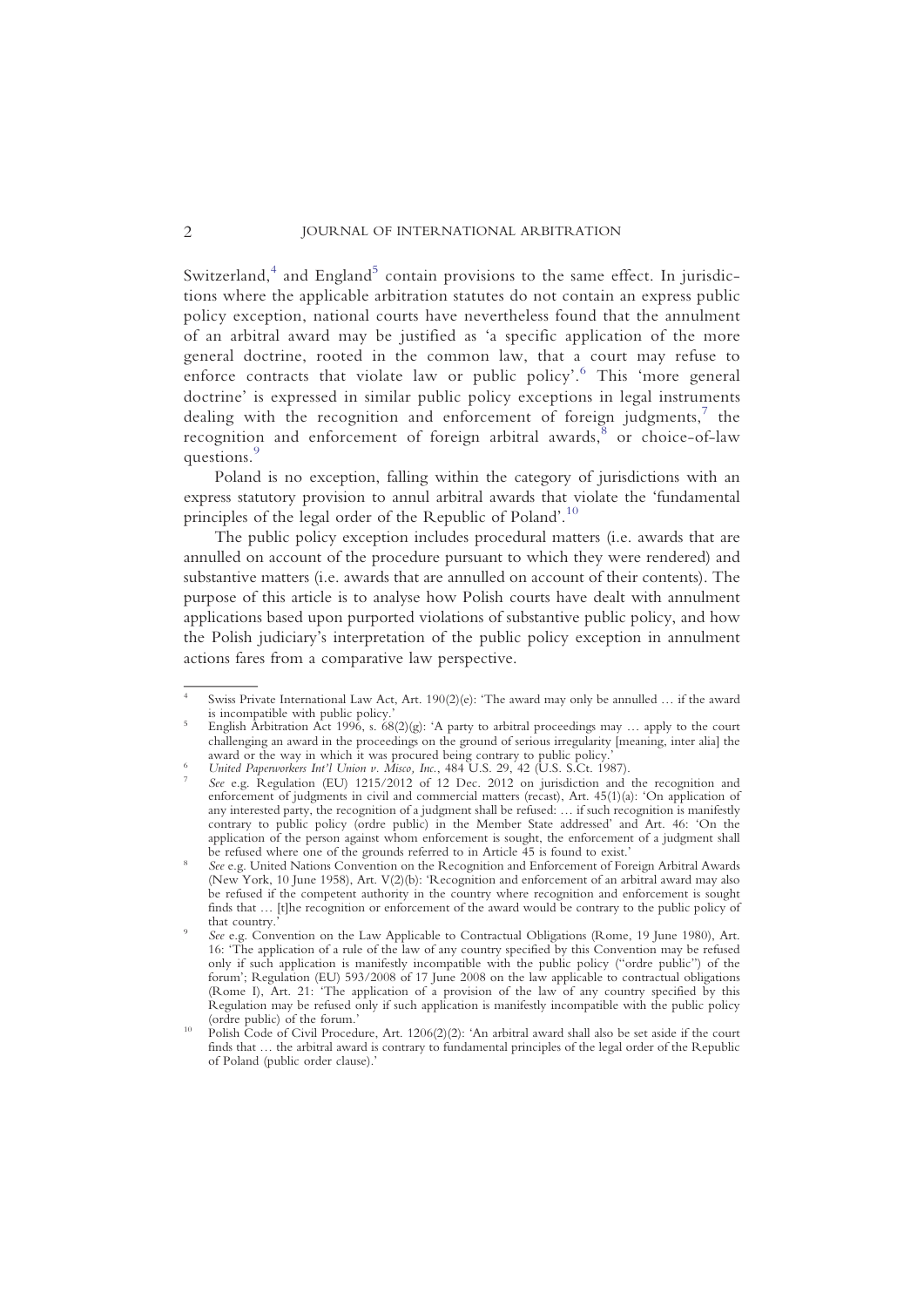Substantive public policy varies from country to country and it is, of course, ultimately for the Polish judiciary to define the 'fundamental principles' of the Polish legal order and to determine whether an arbitral award made in Poland should be annulled on the basis of such principles. Yet when comparing the Polish jurisprudence on the public policy exception to that of other European jurisdictions, the picture that emerges is that of a markedly interventionist judiciary and, equally disturbingly, an uncertain notion of substantive public policy and an unpredictable standard of review. In Poland, the risk that the application of the public policy doctrine becomes 'potentially unpredictable and expansive<sup>,11</sup> [seems to have materialized. In these authors](#page-3-0)' view, the current interpretation of the public policy exception by the Polish judiciary both illserves the international arbitral process and damages the reputation of Poland as a desirable seat for arbitration. A solution to these ills can only be found in a narrower interpretation of substantive public policy, in harmony with the standards developed by the national courts of the major European arbitration centres.

## 2 PUBLIC POLICY CONTROL OF INTERNATIONAL ARBITRAL AWARDS IN SOME MAJOR EUROPEAN JURISDICTIONS

All of the arbitration statutes considered in this study contain express provisions for international arbitral awards to be set aside on the ground of public policy. There are no uniform international rules defining public policy; rather, the national courts in each jurisdiction determine its meaning in their respective legal orders. Notwithstanding, there is a remarkable consistency of arbitration-related decisions across different jurisdictions. Specifically, most national courts, from both common law and civil law jurisdictions, favour a narrow concept of public policy, adopting a so-called 'pro-enforcement bias'.

#### 2.1 FRANCE

Article 1520 of the French Code of Civil Procedure (NCPC) establishes an exhaustive list of the grounds for annulment. Pursuant to Article 1520(5), an international arbitral award may be set aside where its recognition or enforcement would be contrary to international public policy. A challenge may be brought before the Court of Appeal in the district where the award was rendered within one month of notification of the award. The Court of Appeal's decision may be subject to further appeal to the Court of Cassation. By way of a specific agreement, the parties may waive their right to bring an action to set aside the award.

<span id="page-3-0"></span><sup>11</sup> Gary Born, International Commercial Arbitration 3320 (2d ed., Kluwer 2014).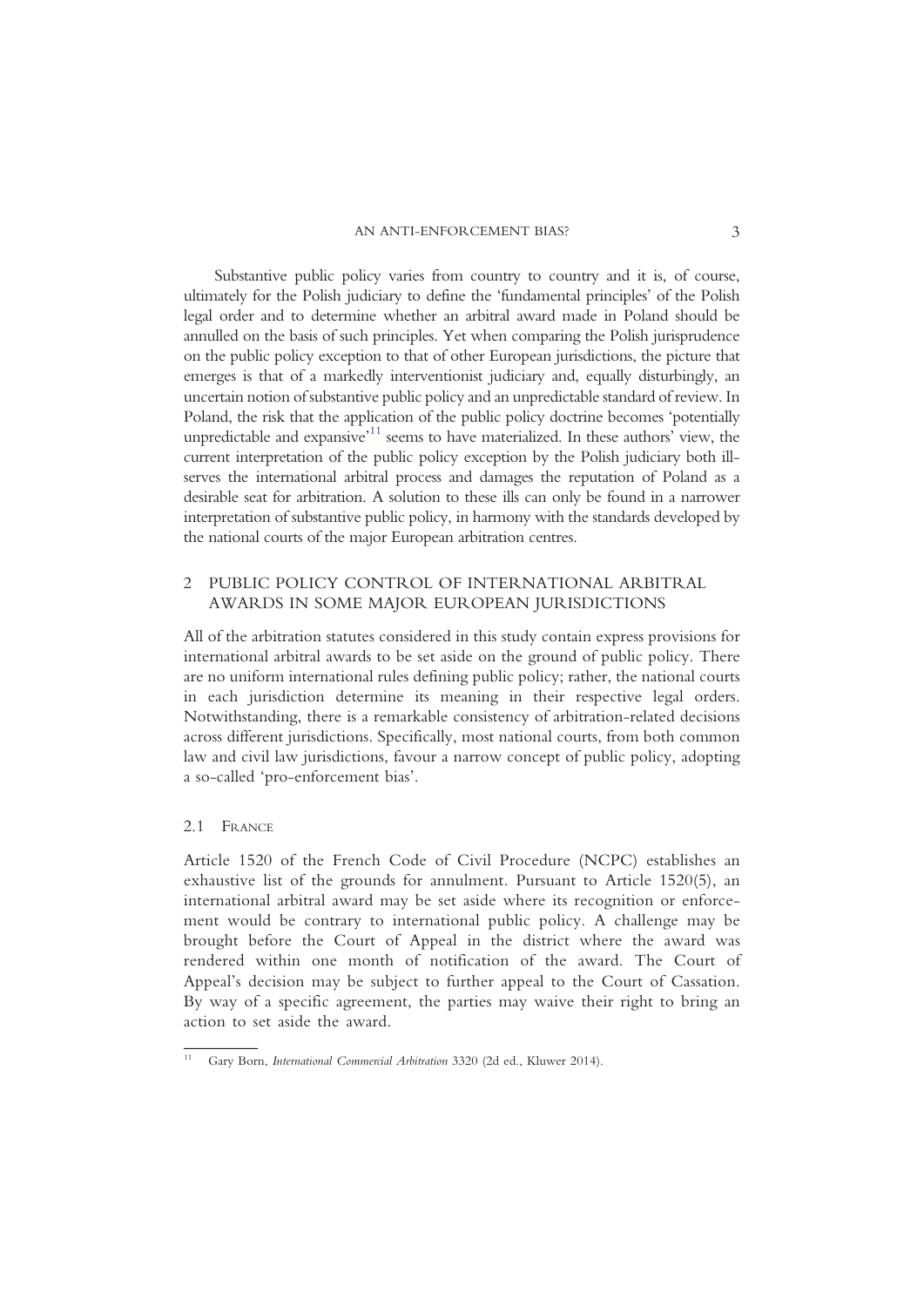In the context of annulment actions relating to domestic arbitrations, the French concept of public policy is very broad, encompassing all mandatory provisions of French law. In contrast, the annulment of awards in international cases is limited to those awards that are 'contrary to international public policy' (emphasis added). International public policy is a narrower, more limited concept, which, although not defined by statute, has been defined in jurisprudence as 'the entirety of the rules and matters of fundamental importance which the French legal system requires to be respected even in situations of an international character'. <sup>12</sup> [Substantive international](#page-4-1) public policy includes matters such as (1) the principle of good faith;<sup>13</sup> [\(2\) the rule of](#page-4-2) fraus onnia corrumpit;<sup>14</sup> [\(3\) the principle that contractual obligations may not be of an](#page-4-3) indefinite duration;<sup>15</sup> [and \(4\) the rule that contracts with an illegal purpose, such as](#page-4-4) corruption, are unenforceable.<sup>16</sup>

Where an annulment application involves public policy issues that have already been determined by the arbitral tribunal, French courts generally defer to the tribunal's original decision and are reluctant to consider such issues de novo. This reluctance applies to both the tribunal's factual findings and its resolution of legal questions. The object of the French courts' inquiry is to determine whether the award's dispositive provisions would require an action that is incompatible with public policy. To justify annulment, the infringement of public policy must be 'flagrant, effective et concrète'.<sup>17</sup> [By way of illustration, the French courts have held](#page-4-0) that where the award debtor argues for the first time in annulment proceedings that the arbitral award should be annulled for a violation of competition law, and where that purported violation had not been noted by the parties, the tribunal, or the arbitral institution during the arbitration, by definition that purported violation cannot be 'flagrant, effective et concrète', rendering any further inquiry into that matter superfluous.<sup>18</sup> [While the narrow French concept of international public](#page-4-6) policy is sometimes criticized for its perceived lack of effectiveness, it is typically praised as being arbitration-friendly.<sup>1</sup>

<span id="page-4-1"></span>

<span id="page-4-3"></span><span id="page-4-2"></span>

<span id="page-4-4"></span>

<span id="page-4-5"></span>

<span id="page-4-0"></span>

<sup>&</sup>lt;sup>12</sup> Paris Court of Appeal, judgment of 27 Oct. 1994, Rev. Arb. 1994, 709.<br>
<sup>13</sup> Paris Court of Appeal, judgment of 12 Jan. 1993, Rev. Arb. 1994, 685.<br>
<sup>14</sup> Paris Court of Appeal, judgment of 6 Jan. 1984, Rev. Arb. 1985,

<span id="page-4-6"></span>and 1520 NCPC (Louiss A Mistelis ed., 2d ed., Addverse).<br><sup>18</sup> Paris Court of Appeal, judgment of 18 Nov. 2004, Rev. Arb. 2005, 529. In a later decision, the Paris Court of Appeal reaffirmed the standard of a 'flagrant, effective et concrète' violation but also stated that when a party raises a public policy challenge, the court could carry out an assessment, in fact and in law, of the relevant elements contained in the award. See Paris Court of Appeal, judgment of 22 Oct.

<span id="page-4-7"></span><sup>&</sup>lt;sup>20</sup> See in particular, Alexis Mourre & Luca G Radicati Di Brozolo, *Towards Finality of Arbitral Awards*: Two Steps Forward and One Step Back, 23 J. Int'l Arb. 171 (2006).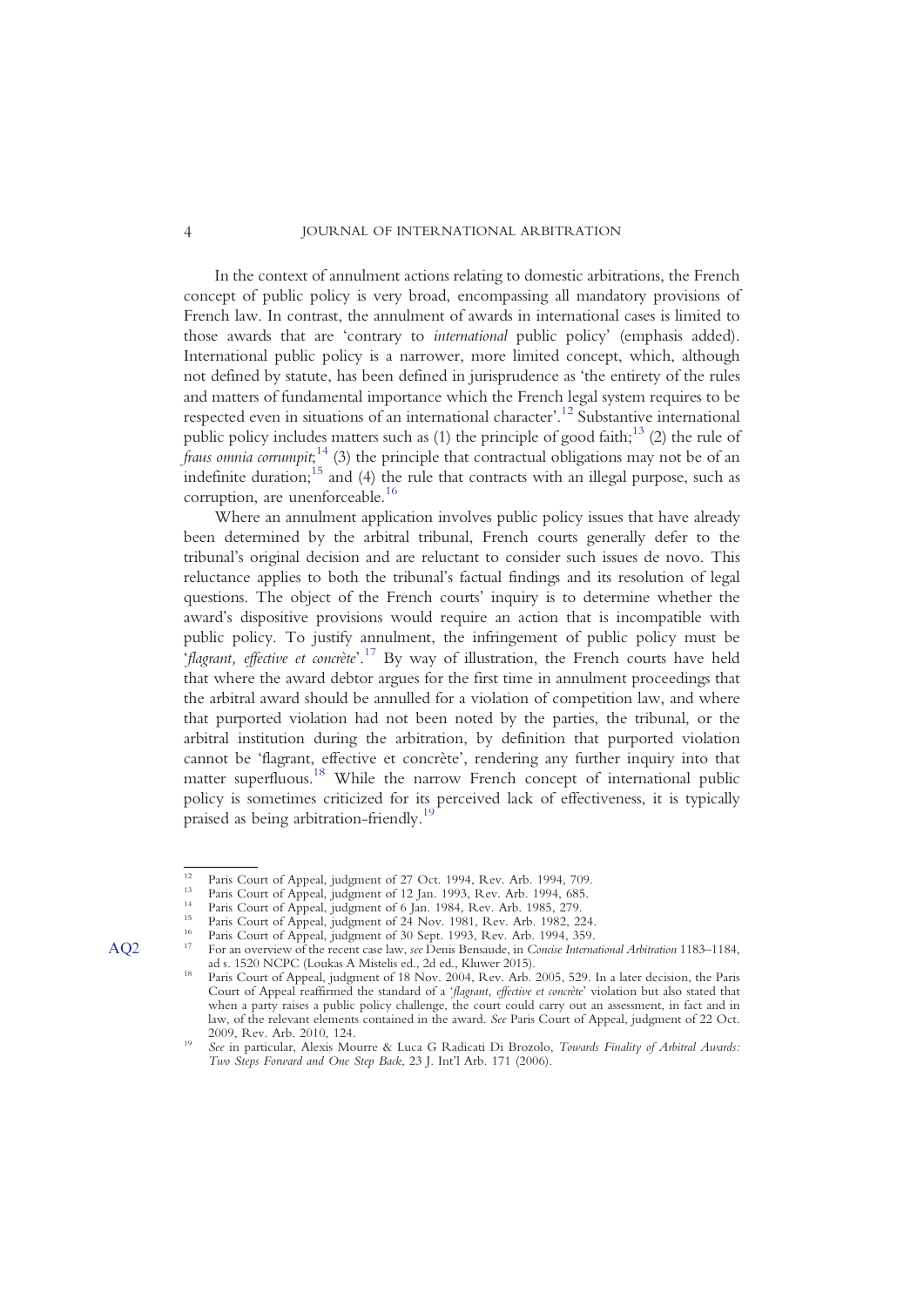#### 2.2 GERMANY

An arbitral award rendered by an arbitral tribunal seated in Germany may be set aside in annulment proceedings pursuant to the German Code of Civil Procedure (ZPO). The central provision is ZPO, section 1059, which establishes an exhaustive list of grounds for annulment. Pursuant to ZPO, section  $1059(2)(2)$  an arbitral award may be set aside if the court finds that its recognition or enforcement will lead to a result that conflicts with public policy. Subject to the parties agreeing otherwise, the challenge must be brought before the competent Higher Regional Court within three months of receiving the award. Decisions made in annulment proceedings can be appealed to the Federal Court of Justice.

Whereas in enforcement actions, a distinction is made between the *ordre public* international (applying to international cases) and the stricter ordre public interne (applying to domestic cases), no such distinction between domestic and international cases is made in annulment proceedings. In these proceedings, arbitral awards made in Germany, regardless of whether they are of a cross-border or purely domestic nature, are only subject to *ordre public interne* considerations.<sup>20</sup> [Substantive public](#page-5-0) policy in Germany encompasses (1) mandatory rules serving essential public interests (e.g. competition law, anti-money laundering provisions, export control regulations); (2) fundamental principles (e.g. the principles of pacta sunt servanda, good faith, and proportionality); and (3) good morals (e.g. an award the enforcement of which would result in a criminal offence). $21$ 

Not every infringement of mandatory rules amounts to a public policy violation. It is only where the recognition or enforcement of the award would lead to a result which is 'obviously' incompatible with the fundamental principles of German law that the *ordre public* is concerned.<sup>22</sup> [In an effort to promote arbitration, German courts](#page-5-2) interpret public policy quite narrowly and consistently reiterate the need to avoid abusing this ground as a vehicle to challenge an unfavourable award on its merits (prohibition of révision au fond).<sup>23</sup> [As in France, the public policy exception is directed](#page-5-3) only towards ensuring that the enforcement of the award is not contrary to mandatory rules pertaining to public policy. $24$ 

<span id="page-5-1"></span>

<span id="page-5-0"></span><sup>&</sup>lt;sup>20</sup> Federal Court of Justice, judgment of 29 Jan. 2009, III ZB 88/07.<br><sup>21</sup> Stefan M Kröll & Peter Kraft, in *Arbitration in Germany: The Model Law in Practice* paras 412–413, ad s. 1059 ZPO (Karl-Heinz Böckstiegel et al. eds, 2d ed., Kluwer 2015). <sup>22</sup> Federal Court of Justice, judgment of 30 Oct. 2008, III ZB 17/08; Federal Court of Justice, judgment

<span id="page-5-2"></span>

<span id="page-5-3"></span>of 28 Jan. 2014, III ZB 40/13; Federal Court of Justice, judgment of 16 Dec. 2015, I ZB 109/14.<br>Higher Regional Court of Hamburg, judgment of 14 May 1999, 1 Sch 2/99; Higher Regional Court<br>of Jena, judgment of 8 Aug. 2007,

<span id="page-5-4"></span><sup>&</sup>lt;sup>24</sup> Bavarian Supreme Court, Judgment of 20 Mar. 2003, Case No. 4 Z Sch 23/02; Federal Court of Justice, judgment of 28 Jan. 2014, III ZB 40/13; Higher Regional Court of Munich, judgment of 15 Jan. 2015, U 1110/14 Kart.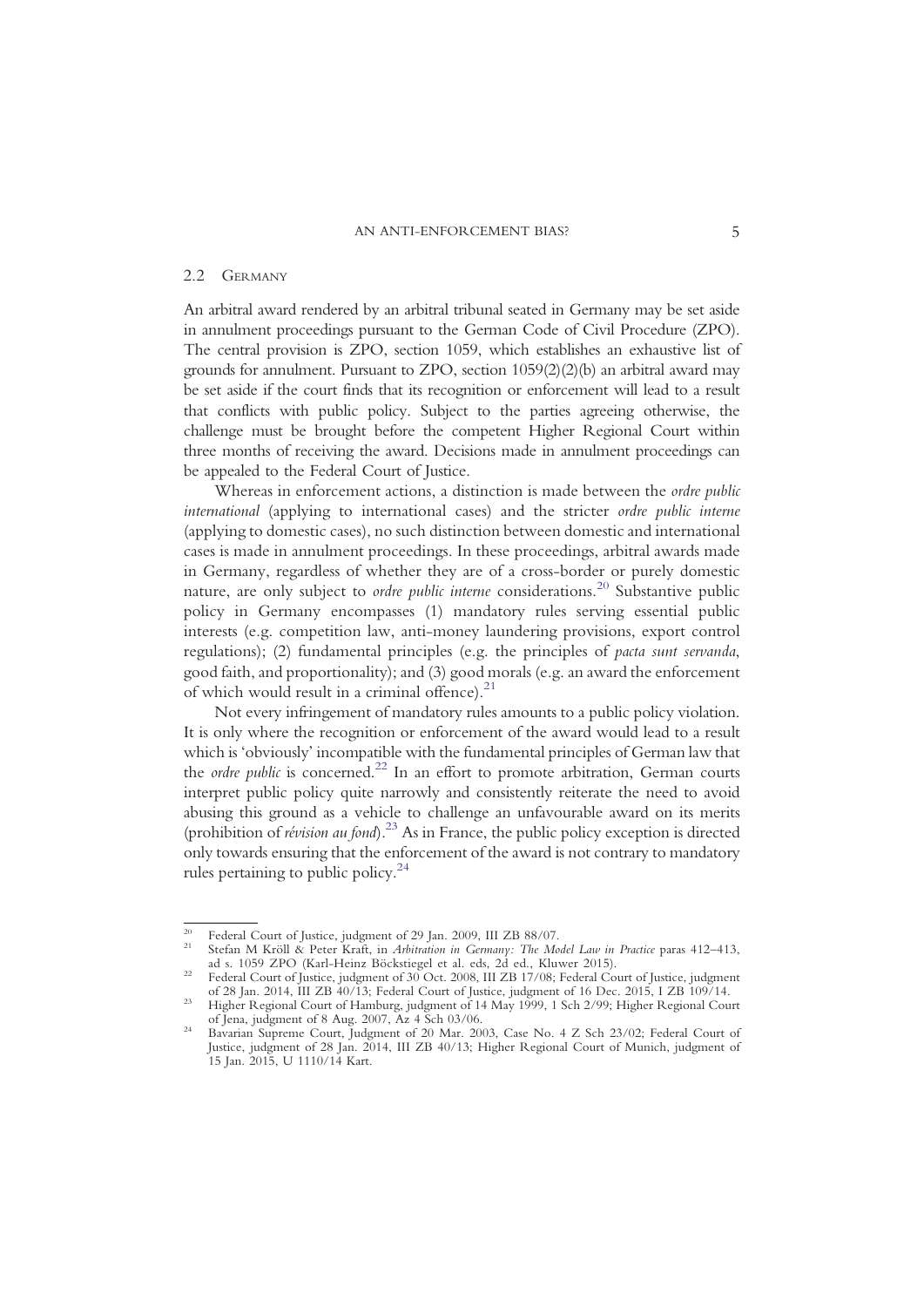In determining whether substantive public policy is infringed, German courts are not bound by the facts determined by the tribunal or its legal reasoning.<sup>25</sup> [This](#page-6-1) doctrine of unlimited review was developed by the Federal Court of Justice in the late 1950s and 1960s, primarily in its jurisprudence on competition law infringements.26 [Some of the more recent case law paints a more nuanced picture,](#page-6-2) with the scope of review ranging from a full re-examination of the public policy issue in a given case, potentially involving the admission of new evidence,  $27$  [to a](#page-6-3) summary check of the award's compatibility with the mandatory rules forming part of public policy.<sup>28</sup> [However, annulments on the grounds of substantive public](#page-6-4) policy are very rare and a violation of public policy can only be found in 'extremely exceptional cases'. [29](#page-6-5)

#### 2.3 SWITZERLAND

The central provision governing the setting aside of international arbitral awards in Switzerland is Article 190 of the Federal Act on Private International Law (PILA), which provides that an award may be challenged if, inter alia, it is incompatible with public policy. The application to set aside must be filed at the Swiss Supreme Court within thirty days of notification of the award. The Swiss Supreme Court renders a final decision against which there is no further appeal. Foreign parties are free to agree to waive the right to initiate annulment proceedings.

Swiss public policy is defined as the essential values and fundamental legal principles which, from a Swiss perspective, form part of any legal order. Values and principles that are not recognized universally (e.g. mandatory provisions of com-petition law) are excluded from its scope.<sup>30</sup> [Included are principles such as \(1\) the](#page-6-6) rule of pacta sunt servanda; (2) the prohibition of abuse of rights; (3) the principle of good faith; (4) the prohibition of expropriation without compensation; (5) the

<sup>25</sup> See Hans-Joachim Musielak, in ZPO Kommentar zur Zivilprozessordnung para. 30, ad s. 1059 ZPO (Hans-Joachim Musielak & Wolfgang Voit eds, 14th ed., Beck 2017); Agnieszka Ason, Schutz des Wettbewerbs im AQ3 Wettbewerb der Schiedsorte: Zur Ordre-public-Kontrolle von Schiedssprüchen mit kartellrechtlichem Bezug, Wirtschaft

<span id="page-6-2"></span><span id="page-6-1"></span><span id="page-6-0"></span>Federal Court of Justice, judgment of 23 Apr. 1959, KZR VII ZR 2/58; Federal Court of Justice, judgment of 25 Oct. 1966, KZR 7/65; Federal Court of Justice, judgment of 27 Feb. 1969, KZR 3/68.

<span id="page-6-5"></span><span id="page-6-4"></span>

<span id="page-6-3"></span><sup>&</sup>lt;sup>27</sup> Higher Regional Court of Düsseldorf, judgment of 21 July 2004, VI-Sch (Kart) 1/02.<br><sup>28</sup> Higher Regional Court of Jena, judgment of 8 Aug. 2007, Az 4 Sch 03/06.<br><sup>29</sup> Federal Court of Justice, judgment of 28 Jan. 2014,

<span id="page-6-6"></span>Referring to the example of centrally planned economies, the Swiss Supreme Court held that provisions of competition law do not pertain to the 'valeurs essentielles' and are therefore excluded from the scope of Swiss public policy. Accordingly, in Switzerland, the violation of competition law, 'even Swiss competition law', does not constitute a ground for the annulment. See Swiss Supreme Court, judgment of 8 Mar. 2006, 4P.278/2005.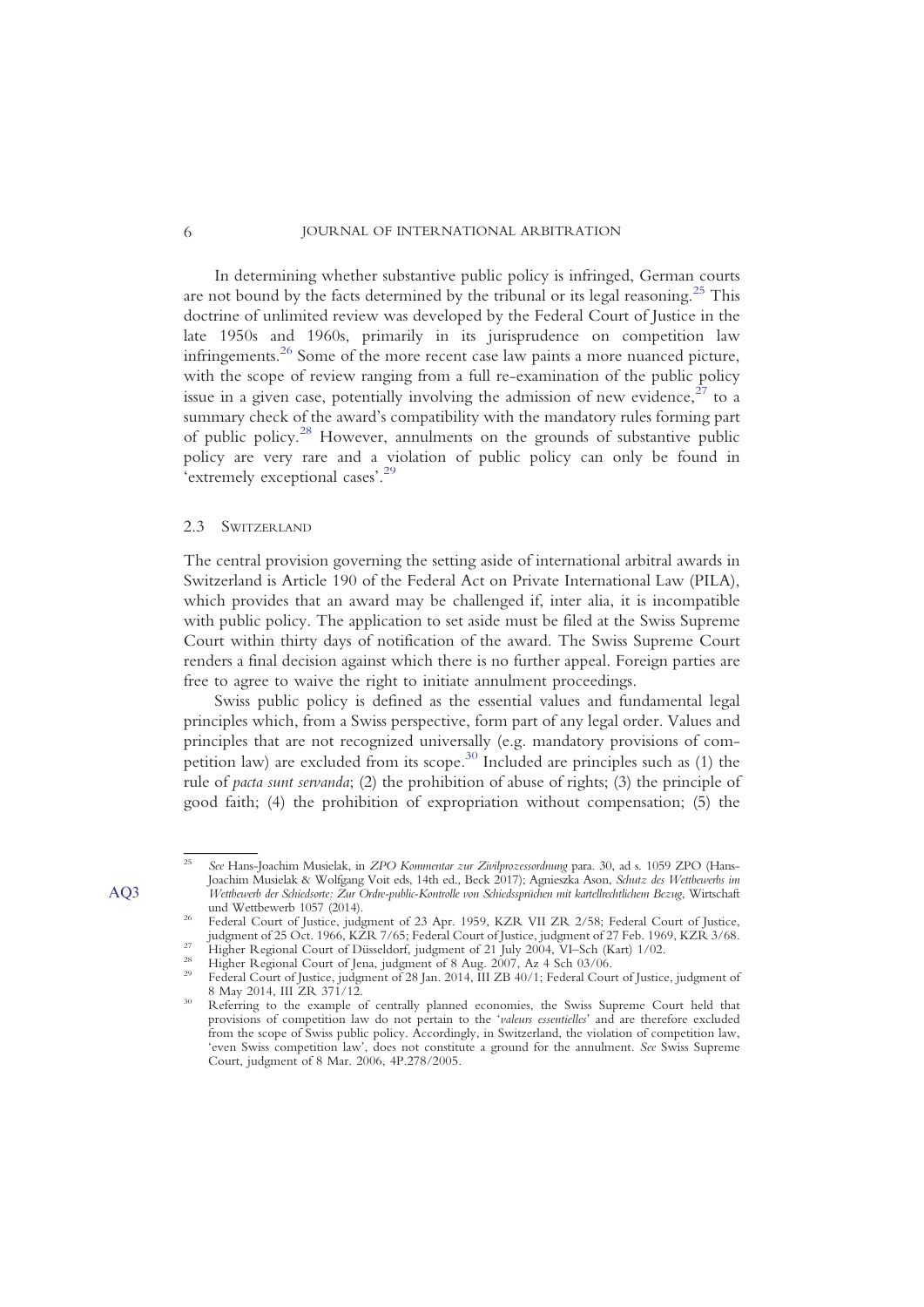principles of economic freedom; (6) the prohibition of discrimination; and (7) the prohibition of corruption.<sup>31</sup> [While this list is not exhaustive, Swiss courts tend to](#page-7-0) define public policy extremely narrowly and the scope of protection of these principles is highly circumscribed.<sup>32</sup> [For example, in cases dealing with challenges](#page-7-1) based on a purported violation of the principle of pacta sunt servanda, the Swiss Supreme Court has repeatedly held that the award could be only set aside when at least one of the following requirements is met:

- (1) an arbitral tribunal makes a finding that a valid agreement between the parties exists but refuses to order its performance without any recognizable basis;
- (2) an arbitral tribunal denies the existence of a contract but nevertheless orders the performance of contractual obligations or awards damages on the basis of this contract;
- (3) an arbitral tribunal makes a finding that a condition precedent has been fulfilled, but does not order the performance of the contingent obligation; or
- (4) an arbitral tribunal makes a finding that a condition precedent has not been fulfilled, but nevertheless orders the performance of the contingent obligation[.33](#page-7-2)

In practice, annulments based on public policy are virtually unheard of in Switzerland.<sup>34</sup> [One of the reasons for this is the limited standard of review.](#page-7-3) The Swiss Supreme Court shows great deference to arbitrators' decisions and it generally does not review their findings of fact or their application of the law. For example, in corruption cases, it is only where a tribunal made a finding of corruption but nonetheless upheld the tainted transaction that an award might be successfully challenged on substantive public policy grounds.<sup>[35](#page-7-4)</sup>

<span id="page-7-0"></span><sup>&</sup>lt;sup>31</sup> Manuel Arroyo, *Arbitration in Switzerland: The Practitioner's Guide* 242 (Manuel Arroyo ed., Kluwer

<span id="page-7-1"></span><sup>2013).&</sup>lt;br>2013). Siliott Geisinger & Alexandre Mazuranic, in International Arbitration in Switzerland: A Handbook for<br>21 Practitioners 249 (Elliott Geisinger & Nathalie Voser eds, 2d ed., Kluwer 2013).

<span id="page-7-2"></span>Each of these scenarios amounts to 'quite an unlikely situation', see Gabrielle Kaufmann–Kohler & Antonio Rigozzi, International Arbitration: Law and Practice in Switzerland 499 (3d ed., OUP 2015); see also Geisinger & Mazuranic, supra n. 32, at 251 (with numerous references).

<span id="page-7-3"></span>Felix Dasser, International Arbitration and Setting Aside Proceedings in Switzerland – An Updated Statistical Analysis, 28 ASA Bull. 86 (2010): '[F]or practical purposes, it does not matter how public policy is being defined because there will be no annulment.' While recent years saw the first two annulments of arbitral awards on account of public policy, it remains the case that 'the chances of a challenge based on this ground remain negligible'. See Felix Dasser & Piotr Wójtowicz, Challenges of Swiss Arbitral Awards – Selected Statistical Data as of 2015, 34 ASA Bull. 285 (2016).<br><sup>35</sup> Geisinger & Mazuranic, *supra* n. 32, at 253.

<span id="page-7-4"></span>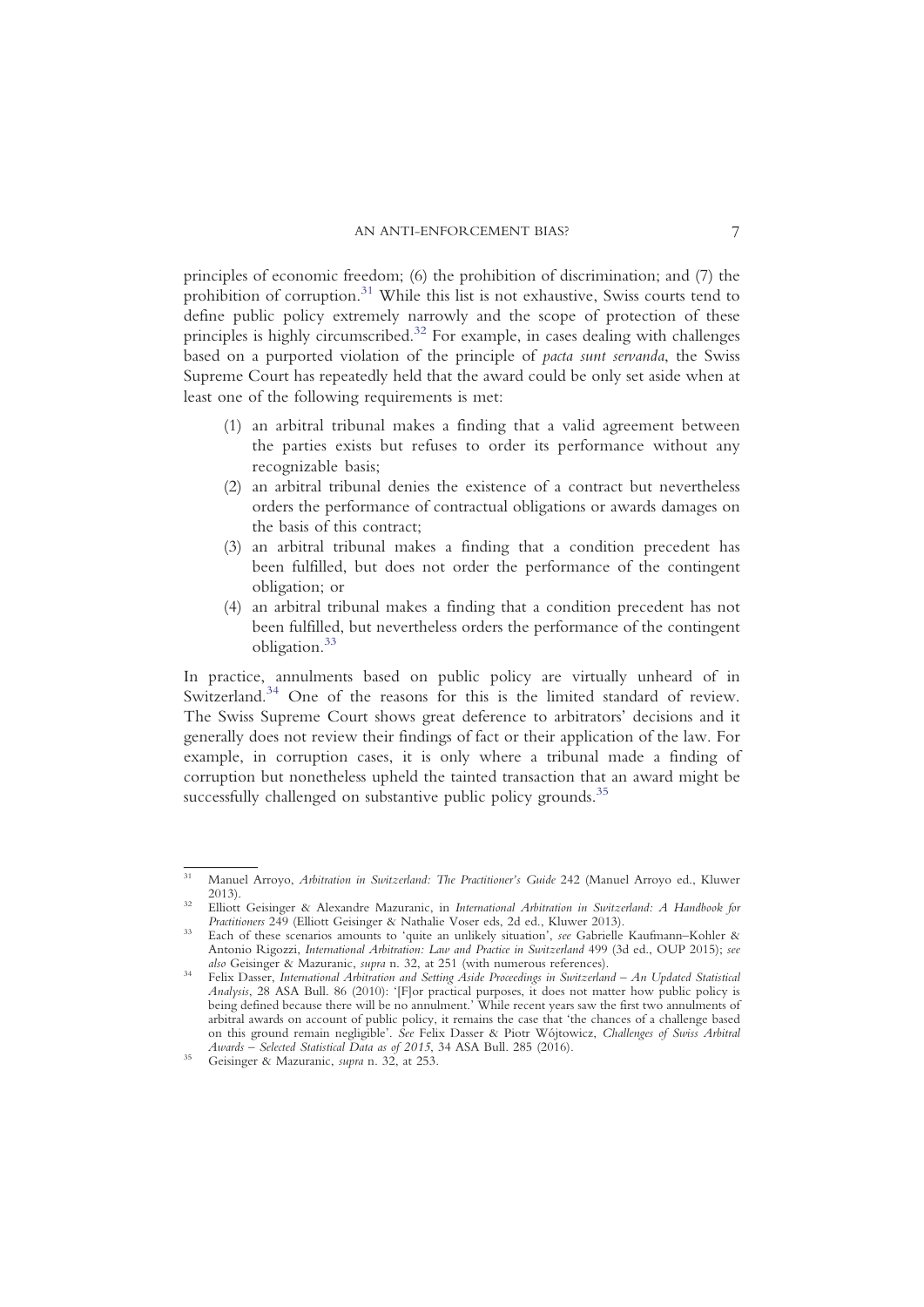#### 2.4 ENGLAND

The challenge of arbitral awards in England is governed by sections 67–69 of the Arbitration Act 1996. An international arbitral award can be challenged before English courts on the grounds of substantive jurisdiction (section 67), serious irregularity (section 68), or by an appeal on a question of English law (section 69). All challenges must be brought within twenty-eight days of the date of the award. Although sections 67–69 expressly provide for the possibility to appeal against the High Court decision to the Court of Appeal, the ability to do so is restricted and it is difficult to succeed.<sup>36</sup>

Public policy as a ground for challenge is explicitly mentioned in section 68  $(2)(g)$ . Pursuant to this provision, 'serious irregularity' can be assumed if the award (or the way in which it was procured) is contrary to public policy. Public policy covers a broad range of matters, including the 'fundamental conceptions of morality and justice' of the forum,  $37$  [but not fraud.](#page-8-1)<sup>38</sup> [The notion of public policy](#page-8-2) in this subsection is the same as that justifying refusal of enforcement under section  $103(3)$ .<sup>39</sup> [Thus, as with section 103\(3\), public policy in annulment actions](#page-8-3) is (1) confined to the public policy of England;<sup>40</sup> [\(2\) to be approached with](#page-8-4) 'extreme caution' (to maintain the desired finality of arbitral awards); $^{41}$  [and \(3\) at](#page-8-5) least pre-Brexit, likely capable of including fundamental principles of EU law.<sup>[42](#page-8-6)</sup> It includes substantive public policy matters, such as export control regulations $43$ or the prohibition of bribery.[44](#page-8-8)

As to the applicable standard of review, English courts are reluctant to consider a public policy objection de novo where the arbitrators have already addressed the topic and concluded that there was no violation. For example, in Westacre Investments v. Jugoimport, which involved allegations of perjury and fraud, Colman, J. refused to review the tribunal's findings of fact, emphasizing the responsibility of the arbitral tribunal as the competent finder of fact:

<span id="page-8-1"></span>

<span id="page-8-0"></span><sup>&</sup>lt;sup>36</sup> See e.g. Integral Petroleum S.A. v. Melars Group Ltd. [2016] EWCA Civ 108.<br><sup>37</sup> See in particular, Hebei Import & Export Corp. v. Polytek Engineering Co. Ltd. [1999] HKCFA 40, para. 99, citing Parsons & Whittemore Overseas Co. Inc. v. Société Général de Industrie du Papier (Rakta), 508 F.<br>2d 969, 974 (2d Cir. 1974). 2d 969, 974 (2d Cir. 1974).<br><sup>38</sup> Fraud is listed as a separate ground for annulment in s. 68(2)(g).<br><sup>39</sup> Gater Assets Ltd. v. Nak Naftogaz Ukrainiy [2009] EWHC 237 (Comm), para. 40: 'The public policy

<span id="page-8-2"></span>

<span id="page-8-3"></span>referred to in section 103 of the Act is of course the same as that referred to in section 68, and it is

<span id="page-8-4"></span>

<span id="page-8-6"></span><span id="page-8-5"></span>

never wise to attempt an exhaustive definition of its content.'<br>
<sup>40</sup> IPCO Nigeria Ltd. v. Nigerian National Petroleum Corp. [2005] 2 Lloyds' Rep. 326.<br>
<sup>41</sup> DST v. Rakoil [1987] 2 Lloyd's Rep. 246, para. 254.<br>
<sup>42</sup> C-536/

<span id="page-8-8"></span>

<span id="page-8-7"></span><sup>4</sup> Dec. 2014, para. 173. <sup>43</sup> Soleimany v. Soleimany [1999] Q.B. 785. <sup>44</sup> Westacre Investments Inc. v. Jugoimport–SDPR Holdings Co. Ltd. [1999] Q.B. 740.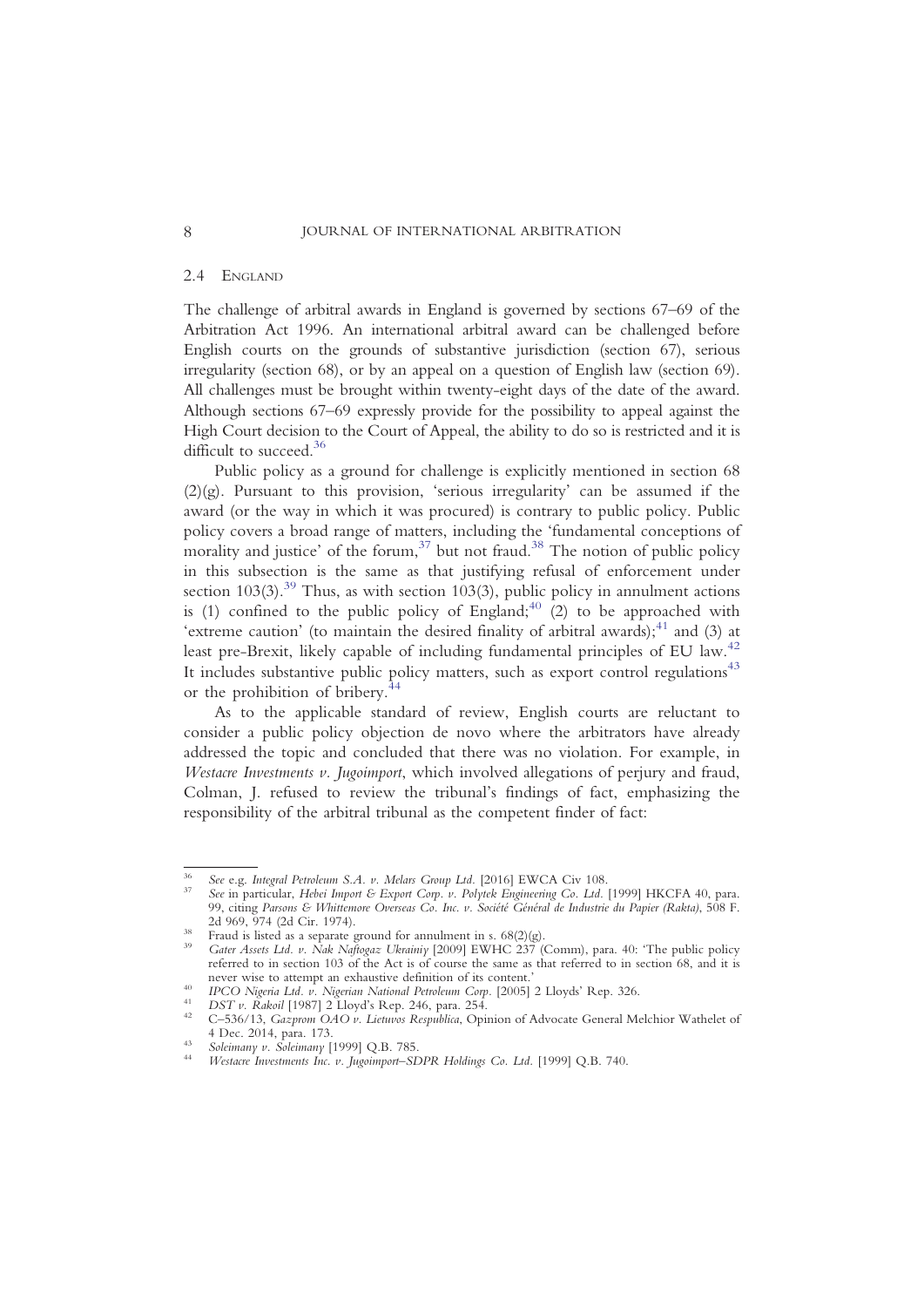if the issue of illegality by reason of corruption is referred to high calibre ICC arbitrators and duly determined by them, it is entirely inappropriate in the context of the New York Convention that the enforcement court should be invited to retry that very issue in the context of a public policy submission.<sup>45</sup>

Similarly, the recent case of National Iranian Oil Co. v. Crescent Petroleum Co.y affirmed that English courts should not interfere with an arbitral tribunal's decision on a challenge based on fraud or a public policy violation 'without fresh evidence … or save in very exceptional circumstances<sup>, 46</sup> [In practice, these authors are not aware of a](#page-9-1) single case in which an arbitral award was set aside by an English court on the basis of public policy under section  $68(2)(g)$ , and this notwithstanding the extremely high number of arbitral awards rendered in London each year.

## 3 PUBLIC POLICY CONTROL OF INTERNATIONAL ARBITRAL AWARDS IN POLAND

Setting aside proceedings in Poland are governed by Articles 1205–1211 of the Polish Code of Civil Procedure (KPC). These provisions have recently seen significant amendments in an effort to promote efficiency in the review process.<sup>[47](#page-9-2)</sup> Specifically, as of 1 January 2016, challenges against arbitral awards made in Poland (1) no longer need to be brought before district or regional courts, but may be made directly at the relevant Court of Appeal; and (2) must now be brought within a shortened time limit of two months from service of the award. A final appeal against the Court of Appeal's decision can be filed with the Polish Supreme Court.

KPC, Article 1206(2)(2) allows for annulment on the basis of public policy, both procedural and substantive:

An arbitral award shall also be set aside if the court finds that … the arbitral award is contrary to fundamental principles of the legal order of the Republic of Poland. (public order clause)

It is said that public policy should be interpreted narrowly and approached 'extremely carefully'.<sup>48</sup> [As far as the Polish courts are concerned, no distinction](#page-9-3) is made between international and domestic public policy. The object of the public policy inquiry is to determine whether the 'effects determined by the wording of

<span id="page-9-1"></span>

<span id="page-9-2"></span>

<span id="page-9-0"></span><sup>&</sup>lt;sup>45</sup> Ibid., para. 773.<br><sup>46</sup> National Iranian Oil Co. v. Crescent Petroleum Co. [2016] EWHC 510 (Comm), para. 49.<br><sup>47</sup> See Tadeusz Ereciński & Karol Weitz, in *The Challenges and the Future of Commercial and Investment* Arbitration. Liber Amicorum Professor Jerzy Rajski 330–346 (Beata Gessel–Kalinowska vel Kalisz ed.,

<span id="page-9-3"></span>Warsaw 2015). <sup>48</sup> Mateusz Pilich, Klauzula porządku publicznego w postępowaniu o uznanie i wykonanie zagranicznego orzeczenia arbitrażowego, KPP 2003, Nr 1, 168; Tadeusz Ereciński, in Księga Pamiątkowa ku czci Profesora Jodłowskiego 95 (Ewa Łętowska ed., Wrocław 1989).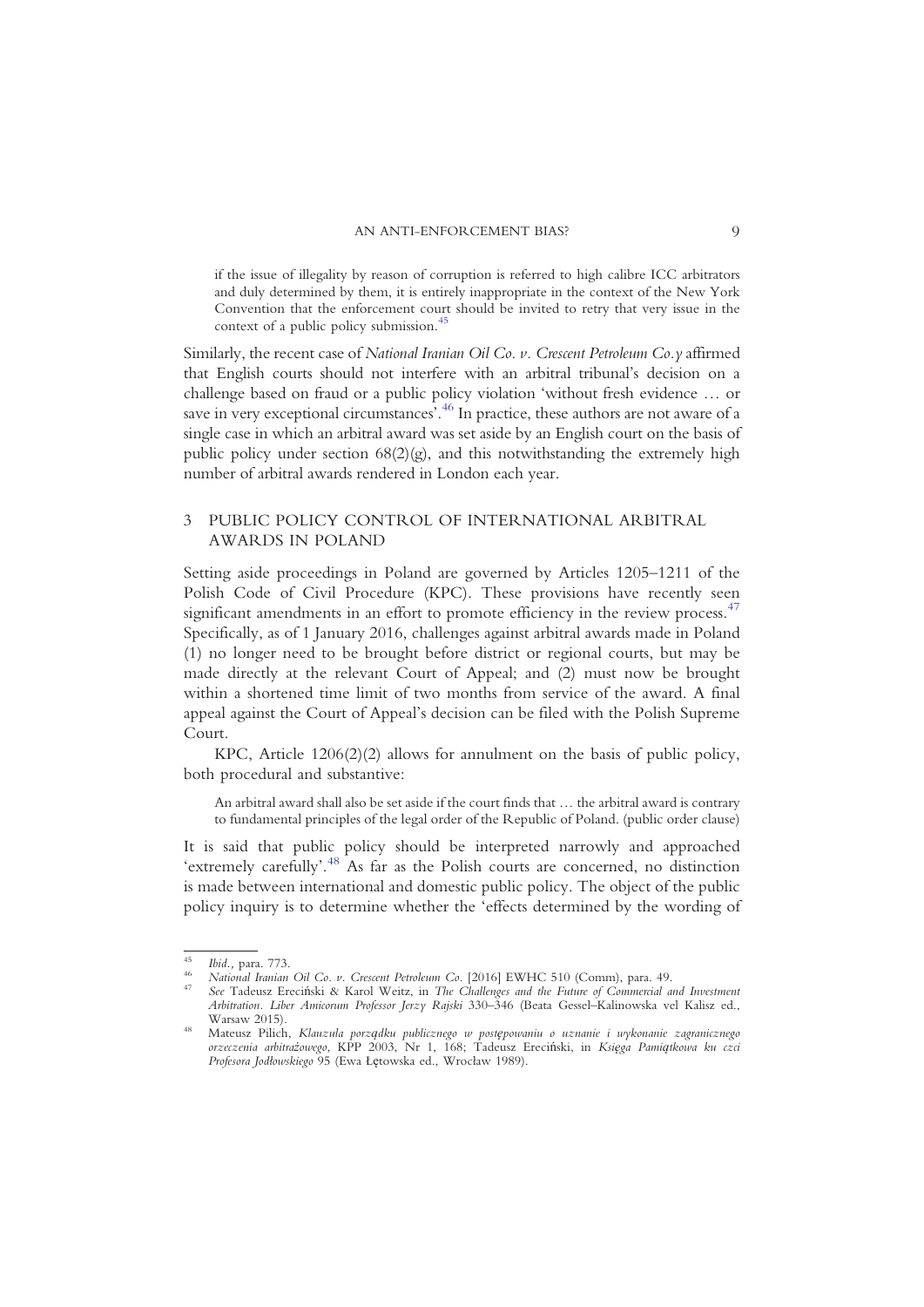the award are incompatible with a specific norm that is held to be a fundamental principle of public policy'. <sup>49</sup> [A general judicial review of the correct application of](#page-10-0) the law by the tribunal is, at least in theory, impermissible.

The 'fundamental principles' of the Polish legal order pursuant to KPC, Article 1206(2)(2) are defined as the basic constitutional rules concerning the socio-economic system and the overriding principles governing specific fields of substantive and procedural law.<sup>50</sup> [The fact that a rule is considered](#page-10-1) mandatory does not automatically elevate it to one of the 'fundamental principles<sup>5.1</sup> [Examples of these fundamental principles include \(1\) the prin](#page-10-2)ciple of pacta sunt servanda; (2) the tenet of liability for injury; (3) the compensatory function of damages; (4) freedom of economic activity and freedom of contract; and (5) equal treatment of creditors in insolvency proceedings.<sup>52</sup> [Polish courts have not yet annulled arbitral awards for incom](#page-10-3)patibility with public law statutes or lois de police public policy rules (e.g. competition law, currency exchange law, or sanctions). Nor have Polish courts acknowledged EU law to be part of the 'fundamental principles' upon which an arbitral award may be annulled.

As to the relevant standard of review, Polish courts emphasize the exceptional character of the public policy exception.<sup>53</sup> [They caution against using that excep](#page-10-4)tion to justify a review of the merits<sup>54</sup> [and generally consider themselves to be](#page-10-5) bound by the facts established by the tribunal.<sup>55</sup> [An exception is only made where](#page-10-6) 'the defects found were so fundamental that they would qualify as a violation of fundamental principles of civil procedure'. [56](#page-10-7)

<span id="page-10-1"></span>

<span id="page-10-2"></span>

<span id="page-10-0"></span><sup>&</sup>lt;sup>49</sup> Polish Supreme Court, judgment of 3 Sept. 2009, I CSK 53/09.<br><sup>50</sup> Polish Supreme Court, judgment of 19 Mar. 2015, IV CSK 443/14.<br><sup>51</sup> Karol Weitz, *Klauzula porządku publicznego jako podstawa uchylenia wyroku sądu pol* 

<span id="page-10-3"></span>praktyki sądów, Biuletyn Arbitrażowy 2010, Nr 1, 20.<br>Justyna Szpara, in *Arbitraż Handlowy. System Prawa Handlowego*, Band 8, 43–44 (Andrzej Szumański ed., 2d ed., Beck 2015).

<span id="page-10-5"></span>

<span id="page-10-4"></span><sup>2016).</sup> Folish Supreme Court, judgment of 27 Apr. 1988, I CR 81/88.<br><sup>54</sup> Polish Supreme Court, judgment of 15 May 2014, II CSK 557/13 (erroneous interpretation of the substantive law does not justify setting aside an arbitral award, as long as fundamental principles of the Polish legal order are not violated). The task of the reviewing court is strictly limited to examining whether there is a ground for annulment. See Polish Supreme Court, judgment of 29 Oct. 2015, I CSK 922/14; Polish Supreme Court, judgment of 3 Sept. 2009, I CSK 53/09; Polish Supreme Court, judgment of 29 May 2000, I ACA 65/00.<br>Polish Supreme Court, judgment of 15 Mar. 2012, I CSK 286/11 (factual findings of the arbitral

<span id="page-10-6"></span>tribunal are generally binding in annulment proceedings); Polish Supreme Court, judgment of 7 Jan. 2009, II CSK 397/08 ('it is not the task of the state court to conduct a new merits assessment of the correctness of the claims pursued before the arbitral tribunal'); Polish Supreme Court, judgment of 9

<span id="page-10-7"></span>Warsaw Court of Appeal, judgment of 23 Aug. 2012, I ACa 46/11 and I ACa 578/12.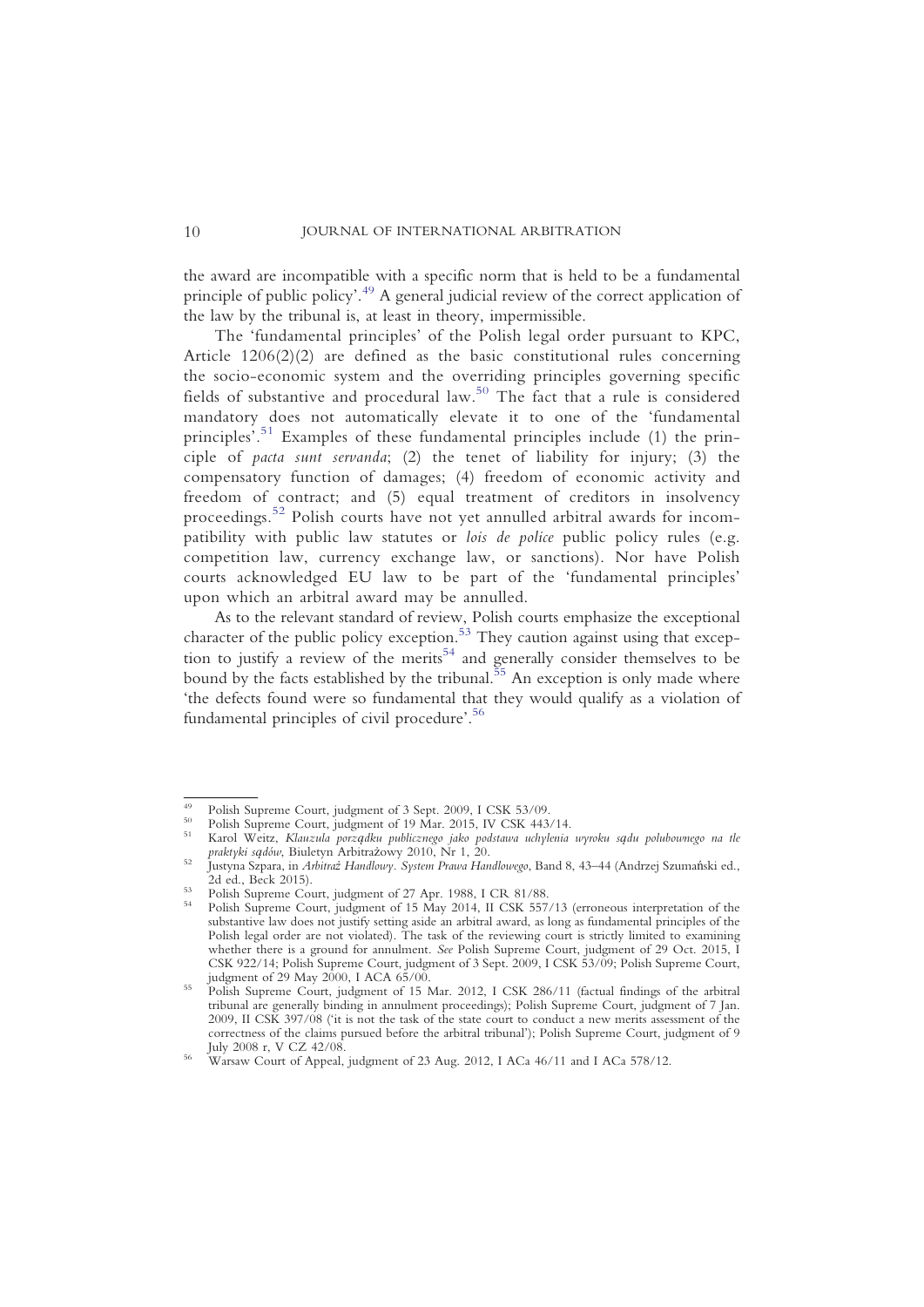#### 4 ANALYSIS

At first glance, the Polish concept of public policy appears unremarkable from a comparative law perspective. As with the judiciary of other jurisdictions, Polish courts (1) underline the exceptional character of public policy as a ground for annulment; (2) state that the concept must not be abused to carry out an impermissible and undesirable révision au fond; (3) are reluctant to interfere with the findings of fact by the arbitral tribunal; and (4) declare that their inquiry is focused on the effects of the award, rather than its content.

Upon closer consideration, however, a very different picture emerges. Substantively, the Polish concept of public policy focuses almost entirely on compliance with general principles, in particular the principle of *pacta sunt servanda*, rather than specific mandatory rules that serve essential public interests (e.g. competition law) or render compliance with the award illegal (e.g. corruption). Regrettably, the ensuing test by the Polish courts of compliance with these general principles often results in a thinly veiled merits review, with unclear boundaries, thereby rendering the entire annulment process very uncertain and unpredictable. Consider the following illustrations:

- (1) In 2010, the Polish Supreme Court annulled an arbitral award for a purported violation of the principle of freedom of contract where the tribunal had found that a restructuring agreement was invalid for lack of consideration and failure to comply with formal requirements. The Supreme Court thus reviewed the award on the merits and reasoned that, in holding that the impugned contract was invalid, the arbitrators impermissibly 'reclassified the restructuring agreement without considering the mutual intent of the parties or the purpose of the agreement'. [57](#page-11-0)
- (2) In 2011, the Polish Supreme Court decided in a dispute between an attorney and his client that the interpretation of the underlying conditional fee arrangement by the tribunal constituted a violation of the constitutional right to property. The tribunal had reasoned that the stipulated condition in the fee arrangement had been satisfied as soon as the client's claims in bankruptcy proceedings were allowed. The court ultimately held that this reasoning manifestly violated both (a) fundamental principles of Polish contract law; and (b) the constitutional principle of the protection of property rights, and annulled the award on the grounds of public policy:

By granting protection to one party to an agreement at the cost of the other, by awarding high consideration against the latter in favour of the other contracting

<span id="page-11-0"></span><sup>57</sup> Polish Supreme Court, judgment of 30 Sept. 2010, I CSK 342/10.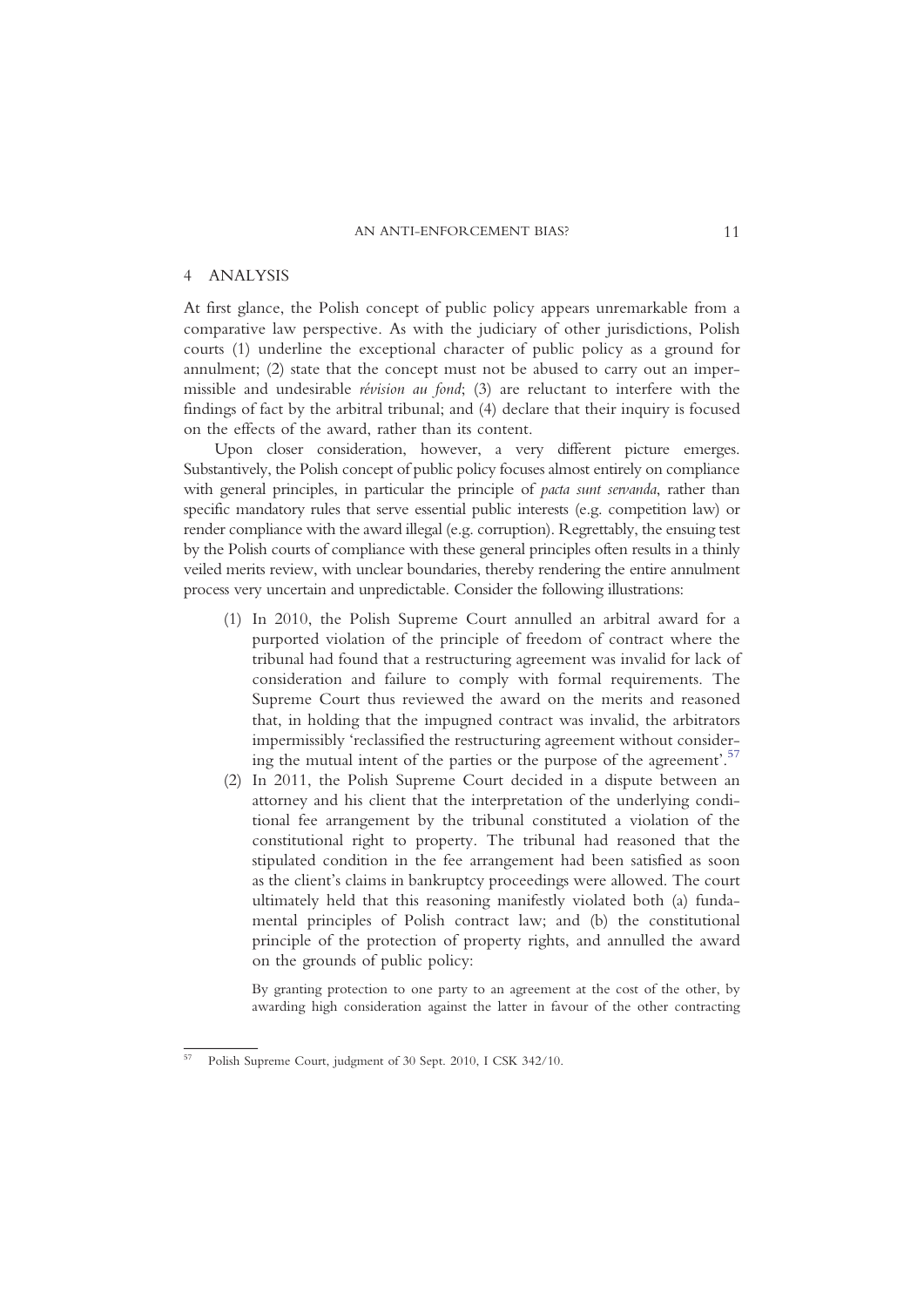party despite a clear lack of grounds therefor, the arbitral tribunal violated the constitutional principle [of protection of property rights]. $58$ 

Thus, what was considered by the Polish Supreme Court to be an erroneous interpretation of a contract by an arbitral tribunal was elevated to the level of a public policy violation.

- (3) In 2014, the Polish Supreme Court rejected the challenge of an arbitral award in which the tribunal had reduced a contractual penalty based on a provision of the Polish Civil Code that allows for such reductions on the basis of disproportionality. It held that the reduction by the tribunal 'did not display the features of an arbitrary limitation of the legal consequences of providing for the contractual penalty, but fell within the bounds of statutory authority'. <sup>59</sup> [While in this case, the Supreme Court](#page-12-1) upheld the tribunal's decision, its reasoning strongly suggests that the court would likely have annulled the award had it concluded that the reduction of the contractual penalty was beyond 'the bounds of statutory authority', which again amounted to a merits review of the award.
- (4) In another 2014 decision, the Łódź Court of Appeal emphasized (a) the 'extraordinary' character of the judicial review of arbitral awards; (b) the prohibition of a merits review; and (c) the need to construe the public policy exception narrowly. In the same judgment, however, the court then immediately proceeded to review the factual findings of the tribunal. It held that the principles of party autonomy and enforceability of contracts had not been violated by the arbitrators because they had correctly found that the parties did not follow a contractually agreed procedure.60 [Although the court upheld the tribunal](#page-12-2)'s decision, it seems that it would have annulled the award had it disagreed with the tribunal's factual finding that the parties acted in conformity with the contract.

These decisions produce a very unattractive result. While Polish courts may profess that the finality of arbitration awards should generally be respected, in reality they at times seem to have little qualms in engaging in an extensive review where they deem necessary. This anti-enforcement bias weakens the overall efficiency of arbitral proceedings and undermines the position of Poland as a desirable seat for international arbitration.<sup>61</sup> In Eco Swiss[, the European Court of Justice](#page-12-3)

<span id="page-12-2"></span><span id="page-12-1"></span>

<span id="page-12-3"></span>

<span id="page-12-0"></span><sup>&</sup>lt;sup>58</sup> Polish Supreme Court, judgment of 11 Mar. 2011, II CSK 385/10.<br><sup>59</sup> Polish Supreme Court, judgment of 13 Feb. 2014, V CSK 45/13.<br><sup>60</sup> Łódź Court of Appeal, judgment of 14 Nov. 2014, I ACa 1084/14.<br><sup>61</sup> On Poland's as Model postępowania ze skargi o uchylenie wyroku sądu polubownego – uwagi de lege ferenda, PPH 2014, No. 12, 24.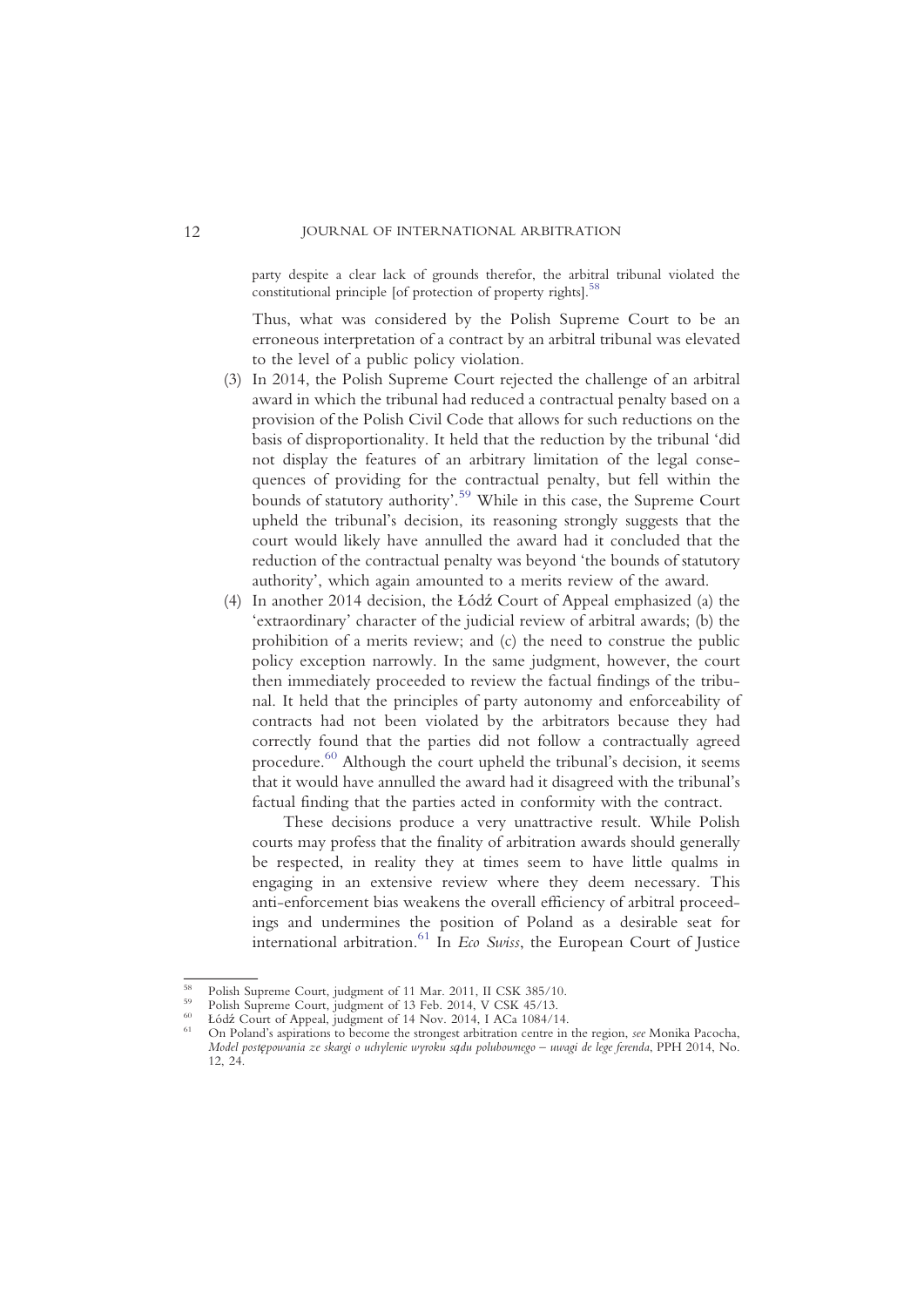emphasized the importance of a limited review of arbitration awards, holding that:

it is in the interest of efficient arbitration proceedings that review of arbitration awards should be limited in scope and that annulment of or refusal to recognise an award should be possible only in exceptional circumstances.<sup>6</sup>

This pro-enforcement bias is reflected in the jurisprudence of most developed European jurisdictions, but not in Poland.

Professor Wojciech Popiołek, a learned Polish scholar and an experienced arbitrator, identified the rationale for the Polish judiciary's interventionist approach in the following terms:

The court sometimes abuses the public policy clause. But it does so because it sees what had happened in a case at hand. There is no other way. The court sees, speaking roughly, a 'hoax' in an arbitration award, and makes an effort to heal it. And the only means available is the public policy clause. $63$ 

Professor Popiołek further noted that the rulings of arbitral tribunals can be 'completely unworkable, or incorrect, or rendered under suspicious circumstances'. He concluded that a shift of focus in the ongoing debate is needed and, instead of criticizing judicial actions at the post-arbitration stage, 'we should rather focus on the quality of our awards'.<sup>[64](#page-13-2)</sup>

Against this background, it is important to highlight the professional responsibility of arbitrators, not only vis-à-vis the disputing parties but also vis-à-vis the international business community more generally, which trusts the arbitration Bto administer an alternative system of justice. These authors are unconvinced, however, that the quality of arbitral awards rendered in Poland is necessarily inferior to, say, that of French, German, Swiss, or English awards. This is especially so in light of an ever more experienced Polish arbitration Bar and the increasing number of international cases involving Polish counsel and arbitrators. While arbitral awards that suffer from serious procedural irregularities or that violate specific mandatory rules serving essential public interests must not escape judicial scrutiny, Polish courts should resist the temptation to carry out a farther reaching révision au fond. Rather, they should revise their approach to the public policy exception to align with arbitration-friendly standards developed in other European jurisdictions.

For example, as noted above, while in Switzerland it is acknowledged that the principle of pacta sunt servanda is part of the ordre public, it

<span id="page-13-0"></span><sup>&</sup>lt;sup>62</sup> Case C-126/97, Eco Swiss China Time Ltd. v. Benetton Int'l N.V. [1999] ECR I-3055, para. 35.<br><sup>63</sup> Discussion at the 2009 Meeting of Arbitrators. See Weitz, supra n. 51, at 35.<br>*bid.*, at 36.

<span id="page-13-1"></span>

<span id="page-13-2"></span>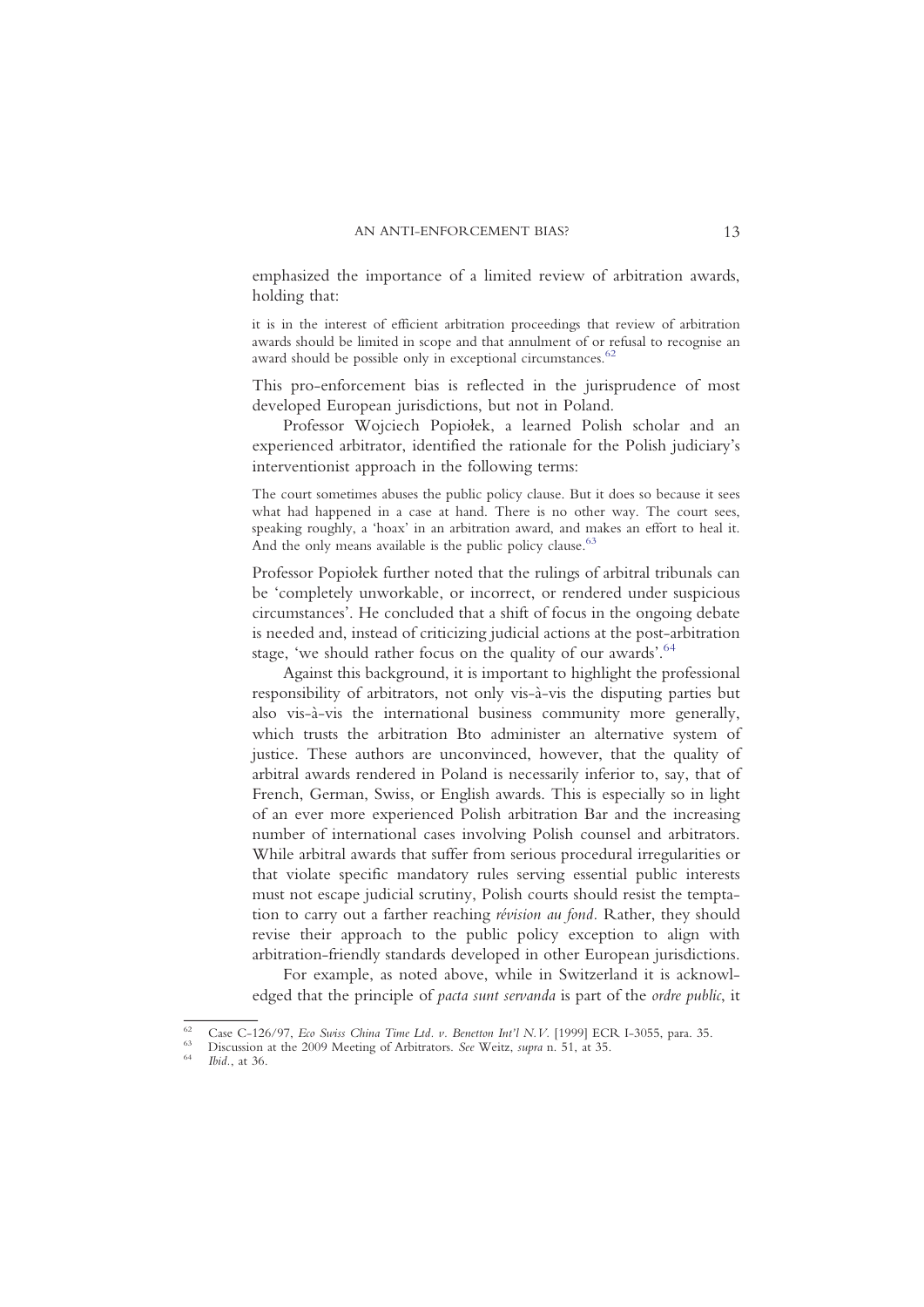is equally undisputed that an intrusive judicial inquiry is impermissible, and a challenge based on a purported violation of the pacta sunt servanda principle can only occur in specifically defined and very narrow circumstances (which in practice have never materialized). Similarly, Polish courts should reject applications that attempt to procure a review of the tribunal's findings of fact and its interpretation of the relevant contractual provisions under the pretext of examining compliance with general principles.

Polish courts may also consider adopting a 'manifest' or 'obvious' criterion, as have done, for example, the courts in France and Germany, even in the absence of an express statutory basis for such qualitative thresholds.<sup>65</sup> [Requiring that the alleged violation of the](#page-14-0) 'fundamental principles of the legal order of the Republic of Poland' be 'obvious' or 'manifest' would make it clear, to both judges and award debtors, that public policy will only be an exceptional ground for annulling arbitral awards. With regard to the recognition of foreign judgments, a Hague Conference Special Commission Report explains that:

it is traditional to state that the requirement of a 'manifest' violation allows the judge addressed to carry out a superficial examination of the decision because the violation must be obvious or clear. That is to say, a refusal for this reason will be relatively infrequent.<sup>[66](#page-14-1)</sup>

A similar message should be sent to losing parties in Poland and the judges hearing their complaints.

On the other hand, the proper control function of the public policy exception should be maintained in order to ensure that arbitral awards comply with legal norms adopted in the public interest (e.g. competition law and criminal law). Thus, while resort to extremely general principles such as pacta sunt servanda or freedom of contract should be truly exceptional, KPC, Article 1206(2)(2) should continue to play an important role in the field of lois de police. Rather than justifying their annulment

<span id="page-14-0"></span>The Brussels I Regulation similarly expressly requires that the judgment be 'manifestly' contrary to public policy if recognition or enforcement were to be refused. Brussels I Regulation, Art. 34; Brussels Recast Regulation, Arts 45(1) and 46. See also Case C–7/98, Dieter Krombach v. André Bamberski [2000] ECR I–1935, para. 37: 'In order for the prohibition of any review of the foreign judgment as to its substance to be observed, the infringement would have to constitute a manifest breach of a rule of law regarded as essential in the legal order of the State in which enforcement is sought or of a right recognised as being fundamental within that legal order.' (Emphasis added). As far as Polish annulment proceedings are concerned, this approach was already adopted by the Katowice Court of Appeal in its

<span id="page-14-1"></span>Preliminary Document No. 9. Report on the Synthesis of the Work of the Special Commission of March 1998 on international jurisdiction and the effects of foreign judgments in civil and commercial matters, drawn up by Catherine Kessedjian, July 1998, 32, n. 26.